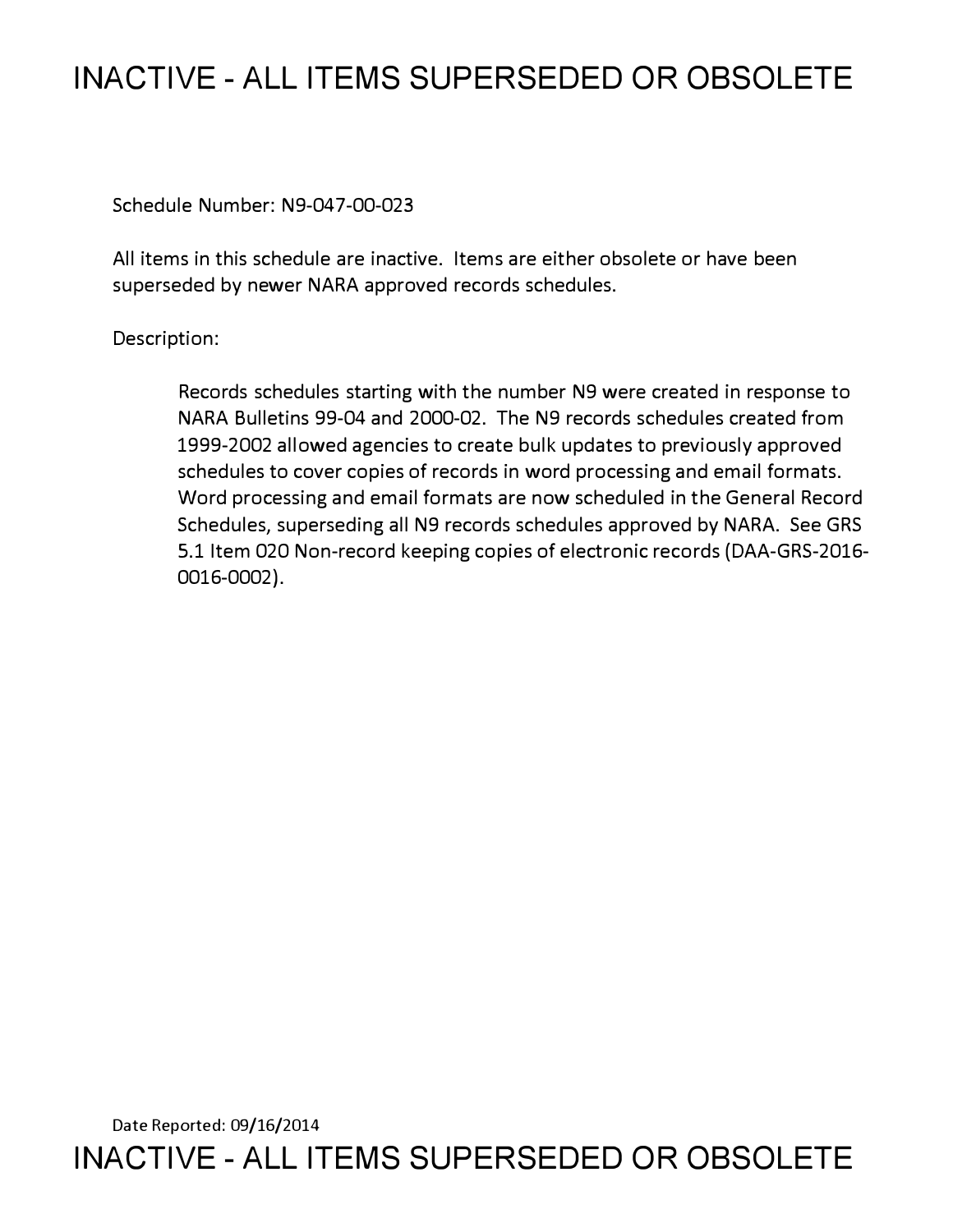| <b>REQUEST FOR RECORDS DISPOSITION AUTHORITY</b>                                                                                                                                                                                                                                                                                                                                                                                                                                                                    |                                                                 |                             |                                                |  | <b>JOB NUMBER</b><br>N9-47-00-23                                                                                                                                                                                    |  |                                                               |  |
|---------------------------------------------------------------------------------------------------------------------------------------------------------------------------------------------------------------------------------------------------------------------------------------------------------------------------------------------------------------------------------------------------------------------------------------------------------------------------------------------------------------------|-----------------------------------------------------------------|-----------------------------|------------------------------------------------|--|---------------------------------------------------------------------------------------------------------------------------------------------------------------------------------------------------------------------|--|---------------------------------------------------------------|--|
| NATIONAL ARCHIVES & RECORDS ADMINISTRATION<br>To<br>8601 ADELPHI ROAD COLLEGE PARK, MD 20740-6001                                                                                                                                                                                                                                                                                                                                                                                                                   |                                                                 |                             |                                                |  | Date received<br>JAN 1 0 2000                                                                                                                                                                                       |  |                                                               |  |
| FROM (Agency or establishment)<br>1<br><b>Social Security Administration</b>                                                                                                                                                                                                                                                                                                                                                                                                                                        |                                                                 |                             |                                                |  | <b>NOTIFICATION TO AGENCY</b>                                                                                                                                                                                       |  |                                                               |  |
| <b>MAJOR SUBDIVISION</b><br>$\overline{2}$                                                                                                                                                                                                                                                                                                                                                                                                                                                                          |                                                                 |                             |                                                |  | In accordance with the provisions of 44 U S C 3303a, the<br>disposition request, including amendments, is approved<br>except for items that may be marked "disposition not<br>approved" or "withdrawn" in column 10 |  |                                                               |  |
| <b>MINOR SUBDIVISION</b><br>3                                                                                                                                                                                                                                                                                                                                                                                                                                                                                       |                                                                 |                             |                                                |  |                                                                                                                                                                                                                     |  |                                                               |  |
| 4<br><b>CONFER</b>                                                                                                                                                                                                                                                                                                                                                                                                                                                                                                  |                                                                 | NAME OF PERSON WITH WHOM TO | <b>TELEPHONE NUMBER</b><br>5                   |  | <b>DATE</b><br><b>ARCHIVIST OF THE UNITED STATES</b>                                                                                                                                                                |  |                                                               |  |
| <b>Stanley Nusenko</b>                                                                                                                                                                                                                                                                                                                                                                                                                                                                                              |                                                                 |                             | 410/965-8987<br>FAX 410/966-1704               |  | $5 - 8 - 00$                                                                                                                                                                                                        |  |                                                               |  |
| 6<br><b>AGENCY CERTIFICATION</b><br>I hereby certify that I am authorized to act for this agency in matters pertaining to the disposition of its records and that the<br>records proposed for disposal on the attached ________ page(s) are not needed now for the business for this agency or will not be<br>needed after the retention periods specified, and that written concurrence from the General Accounting Office, under the<br>provisions of Title 8 of the GAO Manual for Guidance of Federal Agencies, |                                                                 |                             |                                                |  |                                                                                                                                                                                                                     |  |                                                               |  |
| Sis not required<br>is attached, or<br>SIGNATURE OF AGENCY REPRESENTATIVE                                                                                                                                                                                                                                                                                                                                                                                                                                           |                                                                 |                             |                                                |  | has been requested<br><b>TITLE</b>                                                                                                                                                                                  |  |                                                               |  |
| <b>DATE</b><br>11/23/99                                                                                                                                                                                                                                                                                                                                                                                                                                                                                             |                                                                 |                             |                                                |  | SSA Records Officer                                                                                                                                                                                                 |  |                                                               |  |
| 7 ITEM NO                                                                                                                                                                                                                                                                                                                                                                                                                                                                                                           |                                                                 |                             | 8 DESCRIPTION OF ITEM AND PROPOSED DISPOSITION |  | 9 GRS OR<br>SUPERSEDED JOB<br><b>CITATION</b>                                                                                                                                                                       |  | 10 ACTION TAKEN<br>(NARA USE ONLY)                            |  |
|                                                                                                                                                                                                                                                                                                                                                                                                                                                                                                                     | <b>Occupational Safety and Health Files</b>                     |                             |                                                |  |                                                                                                                                                                                                                     |  |                                                               |  |
|                                                                                                                                                                                                                                                                                                                                                                                                                                                                                                                     | (See attached submission in response to<br>NARA Bulletin 99-04) |                             |                                                |  |                                                                                                                                                                                                                     |  |                                                               |  |
|                                                                                                                                                                                                                                                                                                                                                                                                                                                                                                                     |                                                                 |                             |                                                |  |                                                                                                                                                                                                                     |  |                                                               |  |
|                                                                                                                                                                                                                                                                                                                                                                                                                                                                                                                     | 115-109                                                         | <b>JUN 2 1 2000</b>         | PREVIOUS EDITION NOT USABLE                    |  |                                                                                                                                                                                                                     |  | STANDARD FORM 115 (REV 3-91)<br>Preschbed by NARA 36 CFR 1228 |  |

 $\bar{\boldsymbol{\cdot} }$ 

 $\mathcal{L}^{\text{max}}_{\text{max}}$  , where  $\mathcal{L}^{\text{max}}_{\text{max}}$ 

 $\ddot{\phantom{0}}$ 

 $\ddot{\phantom{a}}$ 

 $\ddot{\phantom{0}}$